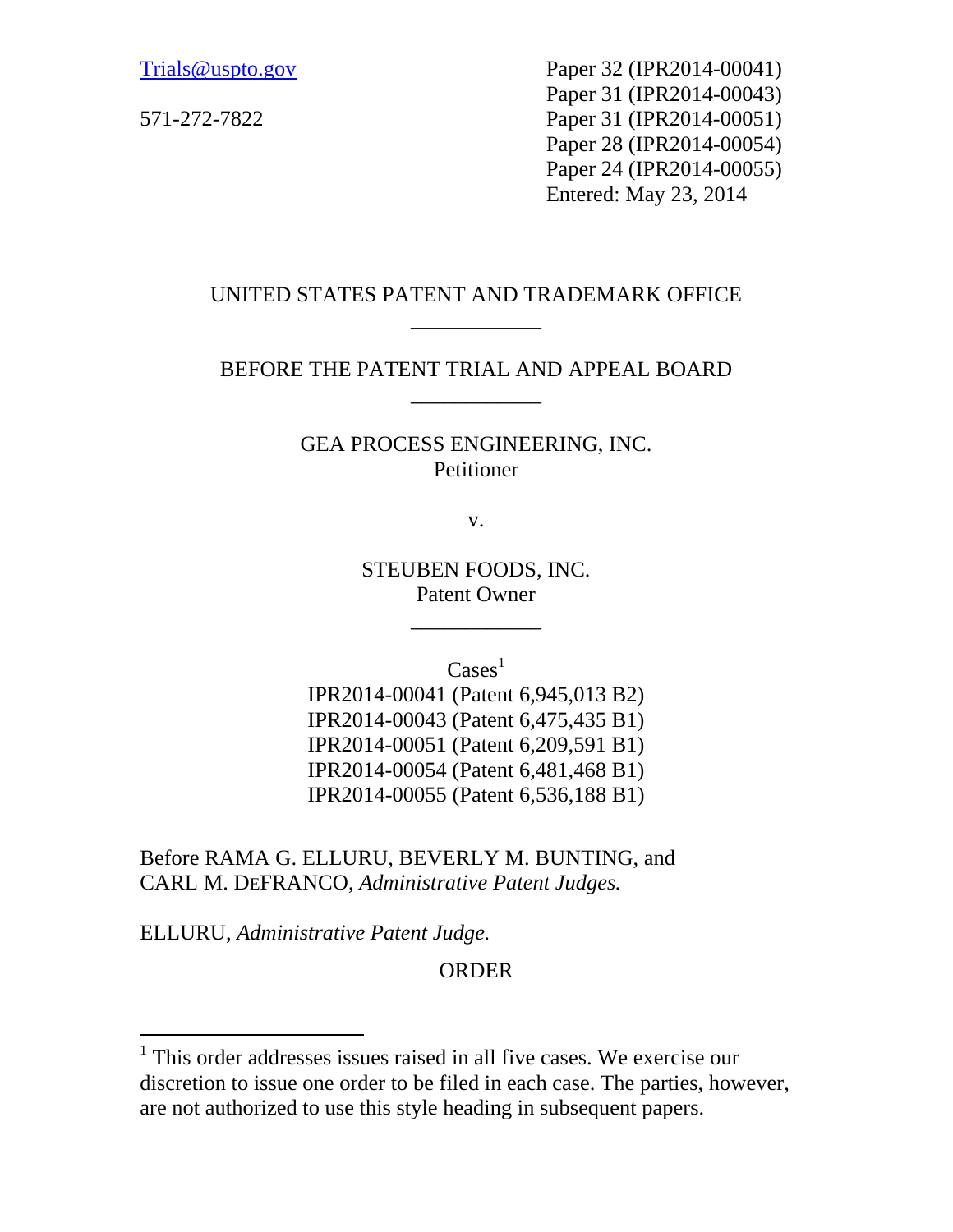A conference call in IPR2014-00041, IPR2014-00043, IPR2014- 00051, IPR2014-00054 and IPR2014-00055 was held on May 21, 2014, among respective counsel for Petitioner, GEA Process Engineering, Inc. ("GEA"), and Patent Owner, Steuben Foods, Inc. ("Steuben Foods"), and Judges Elluru, DeFranco, and Bunting. The purpose of the call was to discuss: (1) a discovery dispute between the parties; (2) Steuben Foods' motions to amend; and (3) GEA's motions to seal and entry of a protective order. A court reporter was present on the call, and Petitioner indicated that it would file a copy of the hearing transcript as an exhibit. $<sup>2</sup>$ </sup>

### Discovery Dispute

 $\overline{a}$ 

In our decision denying Steuben Foods' rehearing request asking us to reconsider our decision denying additional discovery relating to the identification of real parties-in-interest ("RPI") in the petitions, we ordered the parties to try to reach agreement about appropriate and narrowly focused additional discovery. Paper 29,  $4.^3$  The parties represented that GEA continues to assert that Steuben Foods has waived the right to seek additional discovery relating to the identification of real parties-in-interest, and Steuben Food disagrees. Steuben Foods also asserted that it did not

 $2$  This order summarizes the statements made during the conference call. A more detailed record may be found in the transcript.

<sup>&</sup>lt;sup>3</sup> While the analysis herein applies to each of these trials, we refer to the papers and exhibits filed in IPR2014-00041 for convenience.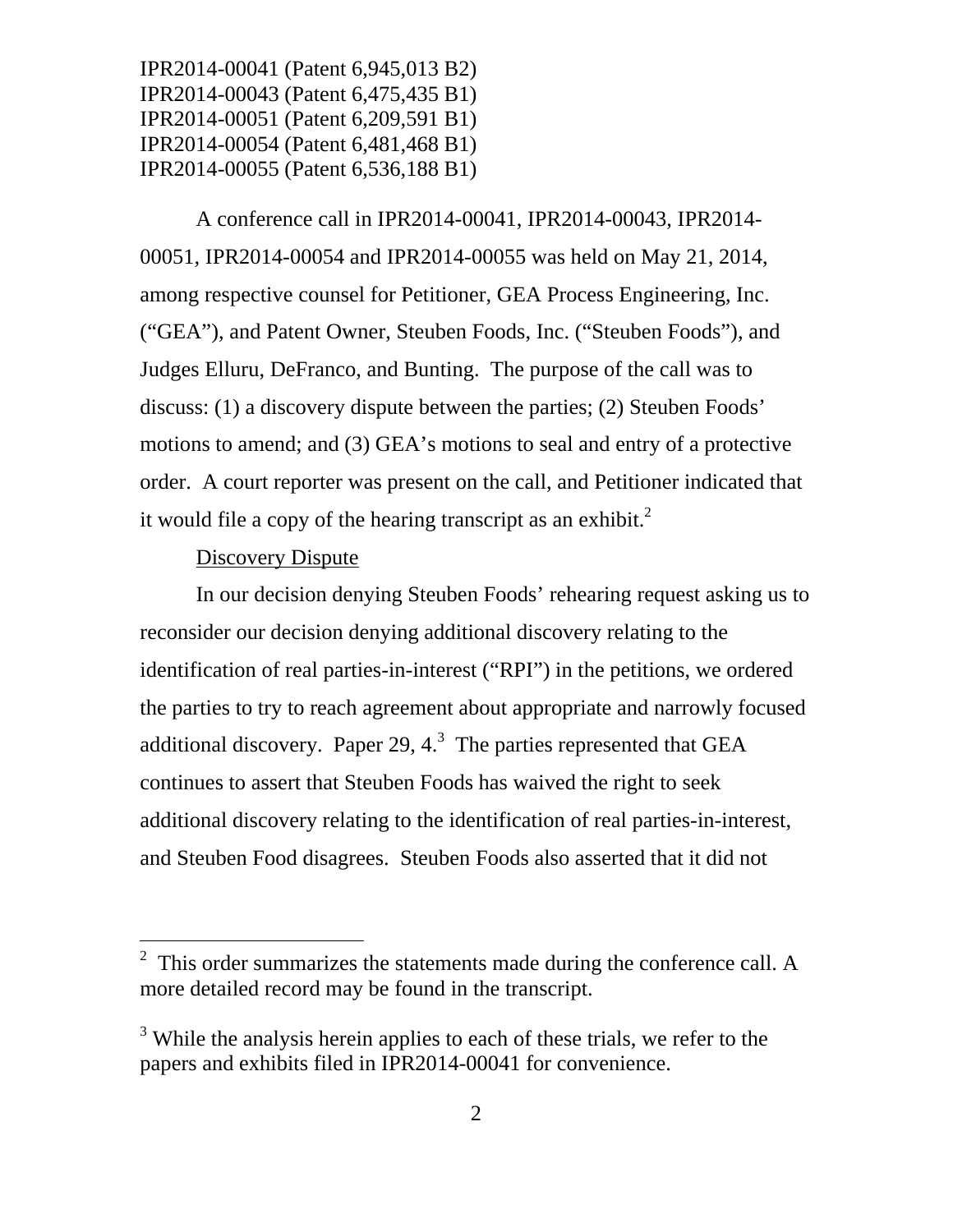raise the section 312(a) issue before we instituted trials because it was not in possession of evidence of which it is currently aware.

GEA maintains that Steuben Foods waived its right to raise any challenges pursuant to 35 U.S.C. § 312(a) ("Requirements of Petition") by failing to raise the issue in a preliminary patent owner response, or before we instituted *inter partes* reviews in these cases. GEA argued that the issue of whether all RPIs have been properly identified in a petition is a "petition completeness" issue that must be raised before institution, and is not a "standing" issue that may be raised at any time during the trial. GEA, thus, argued that because Steuben Foods allegedly waived its right to raise a section 312(a) issue, the additional discovery sought by Steuben Foods is not relevant, and therefore, cannot be in the "interest of justice." *See Garmin Int'l, Inc. v. Cuozzo Speed Techs*, IPR2012-00001, Paper 20 at 2-3 (identifying factors to be considered in determining whether additional discovery is warranted).

We declined to decide whether a section 312(a) issue is a "petition completeness" or "standing" issue because the discovery sought by Steuben Foods may be relevant under either circumstance. We noted that GEA's objections to providing the discovery sought by Steuben Foods speak to the use of the discovery. We noted that even if a failure to properly identify a RPI in the petition is not a standing issue, the discovery sought by Steuben Foods may still be relevant to, for example, possibly sanctioning GEA for failing to properly identify the RPI in its petitions. We asked Steuben Foods whether it would be interested in renewing its request for authorization to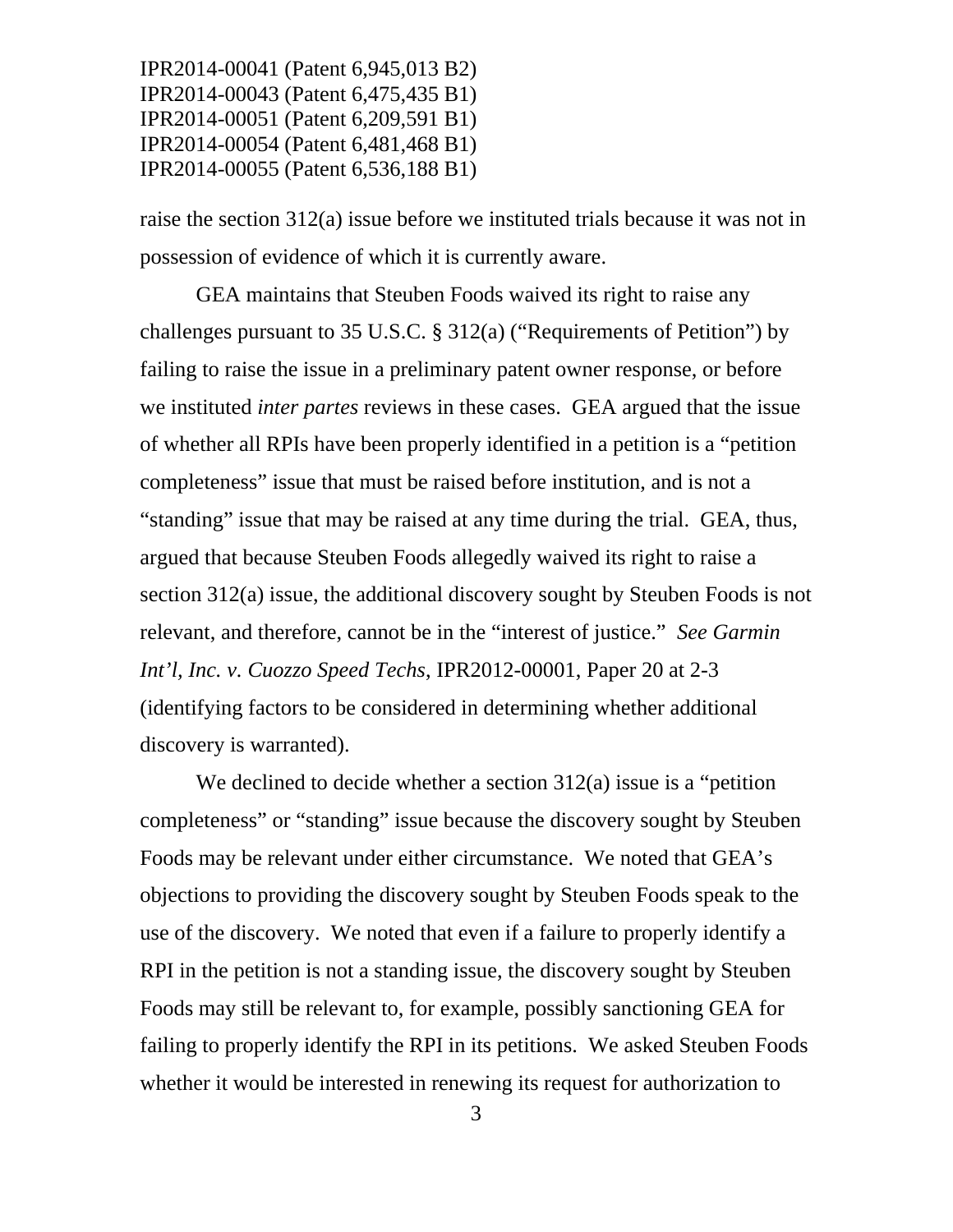file another motion for additional discovery and Steuben Foods responded in the affirmative. We informed Steuben Foods that any discovery requests proposed by GEA should be narrowly focused given the issues we have discussed. We further indicated that GEA's proposed requests do not have to be limited to discovery relating to GEA's sister company Procomac, but also may include discovery relating to GEA's parent company. We note, however, that in our rehearing decision we determined that "some level of additional discovery might be justified if Patent Owner presented an adequate foundation for discovery that was sufficiently narrowly tailored to GEA's statement in the District Court proceeding and to Procomac's "control and/or funding." Paper 29, 3-4. Thus, while we give Steuben Foods some leeway in drafting its proposed discovery requests, the evidence that persuaded us that additional discovery may be warranted is GEA's statement in the District Court litigation that the instant review proceedings would simplify the District Court litigation by statutorily limiting GEA's (collectively, GEA and Procomac) invalidity defenses. *Id*. at 2.

We stated that prior to deciding whether to authorize the filing by Steuben Foods of a motion for additional discovery, we would like to see the discovery requests. Steuben Foods agreed to provide the proposed discovery requests to us by this Friday, May 23, 2014. Steuben Foods should file the proposed discovery requests in a paper captioned "Proposed Discovery Requests for Additional Discovery." *See* IPR2013-00586, *Unified Patents, Inc. v. Clouding IP, LLC* (Papers 12, 15). We note that a successful motion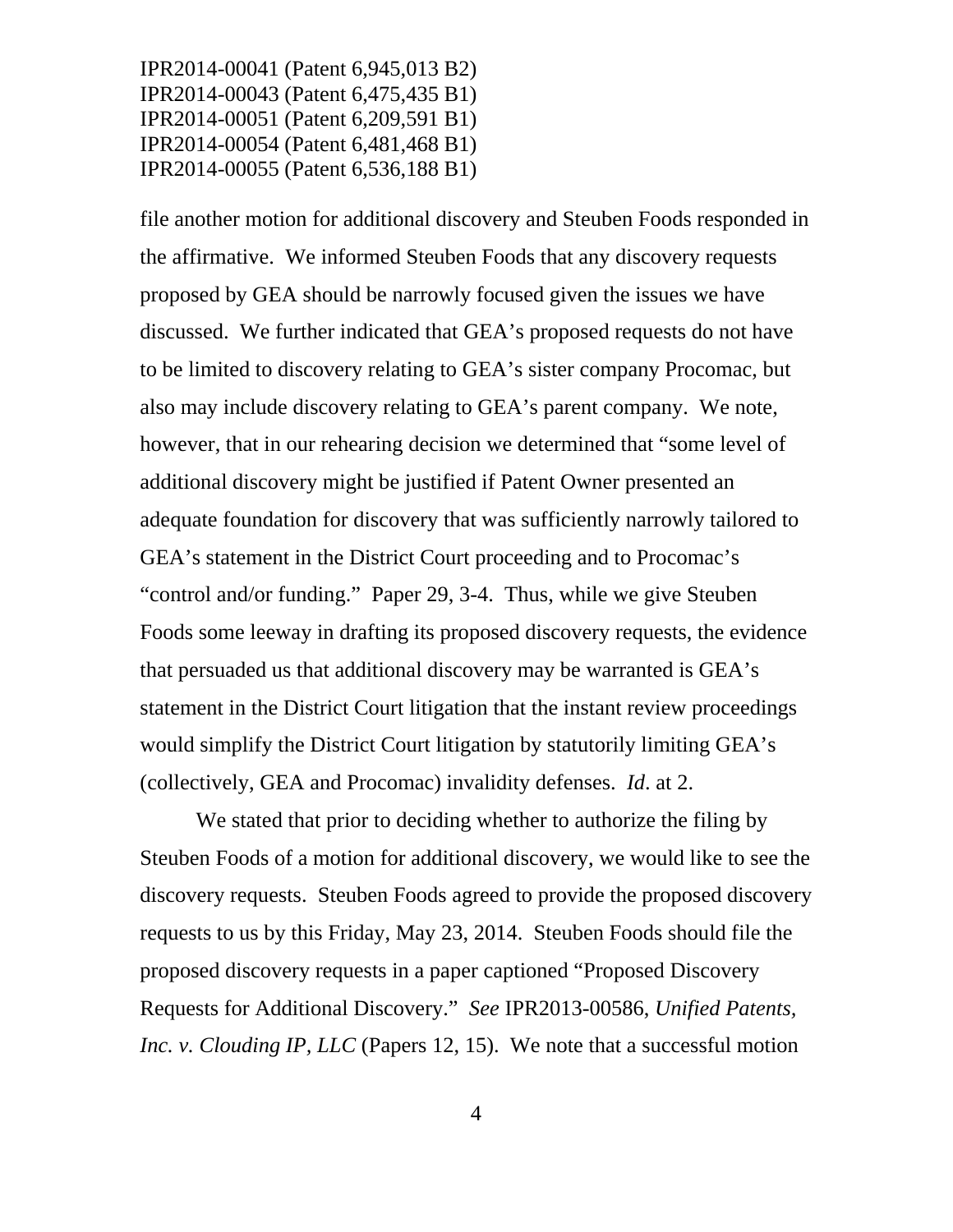for additional discovery will need to show how all the Garmin factors are satisfied. *See Garmin Int'l*, IPR2012-00001, Paper 20 at 2-3.

#### Protective Order and Motions to Seal

 The parties requested that we enter the default Protective Order in the record of all five cases noted above. *See* Office Patent Trial Practice Guide, Appendix B, 77 Fed. Reg. 48769-71 (Aug. 14, 2012). We authorized entry of the Board's default Protective Order in all five cases identified in the caption of this Order. *See*, *e.g.*, IPR2014-00041, Ex. 1043. GEA sought authorization to file a Motion to Seal portions of the deposition transcript of Mr. Spinak in IPR2014-00041 and IPR 00051, IPR2014-00054, and IPR2014-00055, which we granted. We further authorized Steuben Foods to file the transcript of the teleconference with a Motion to Seal portions of the transcript.

#### Motion to Amend

 Steuben Foods sought guidance on filing motions to amend in IPR2014-00041 and IPR2014-00054. We stated that Steuben Foods' requirement that it confer with the panel before filing such motions to amend had been satisfied by the instant teleconference. *See* 37 C.F.R. § 42.121(a). We further stated that Steuben Foods should make assertions as to any prior art and discuss any patentability issues of which it is aware in its motions to amend.

We further direct Steuben Foods to the discussion in *Idle Free Systems, Inc. v. Bergstrom, Inc.*, IPR2012-00027, Paper 26, which sets forth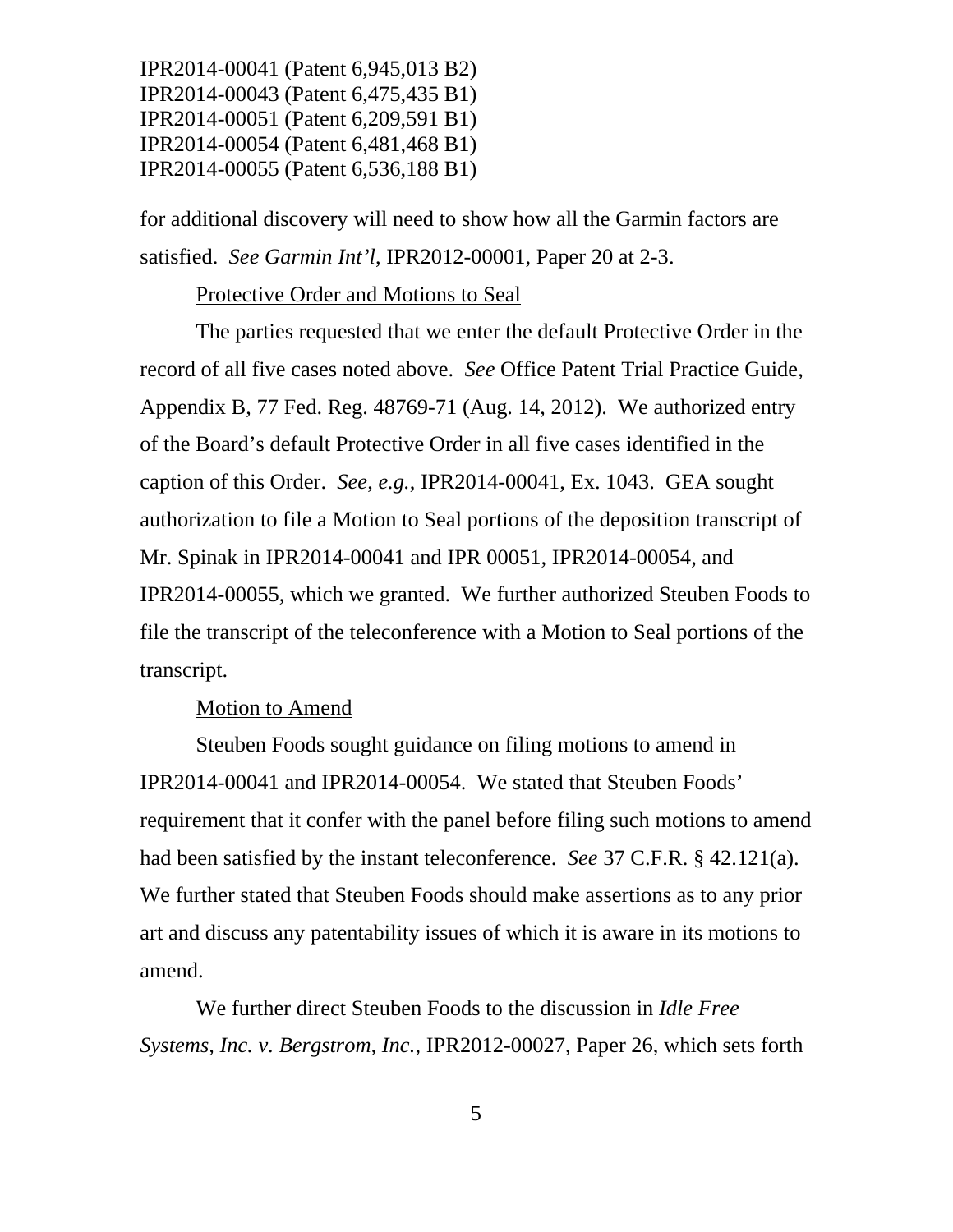l

in detail the requirements of a motion to amend.<sup>4</sup> In particular, in the absence of special circumstances, a challenged claim can be replaced by only one claim. 37 C.F.R. § 42.121(a)(3). Furthermore, a motion to amend should, for each proposed substitute claim, specifically identify the challenged claim it is intended to replace. Given the burden on a patent owner to demonstrate patentability of any substitute claim, the Board encourages Steuben Foods, if feasible, to begin its analysis by proposing amendments to the independent claims. *See Idle Free* at 9-10 (discussing amending dependent claims).

<sup>4</sup> Further guidance on motions to amend may be found in *Unified Patents, Inc. v. Clouding IP*, LLC, IPR2013-00586 (Paper 16); *International Flavors & Fragrances Inc. v. The United States of America, as Represented by the Secretary of Agriculture*, IPR2013-000124 (Papers 10, 12) (granting in part Patent Owner's Motion to Amend).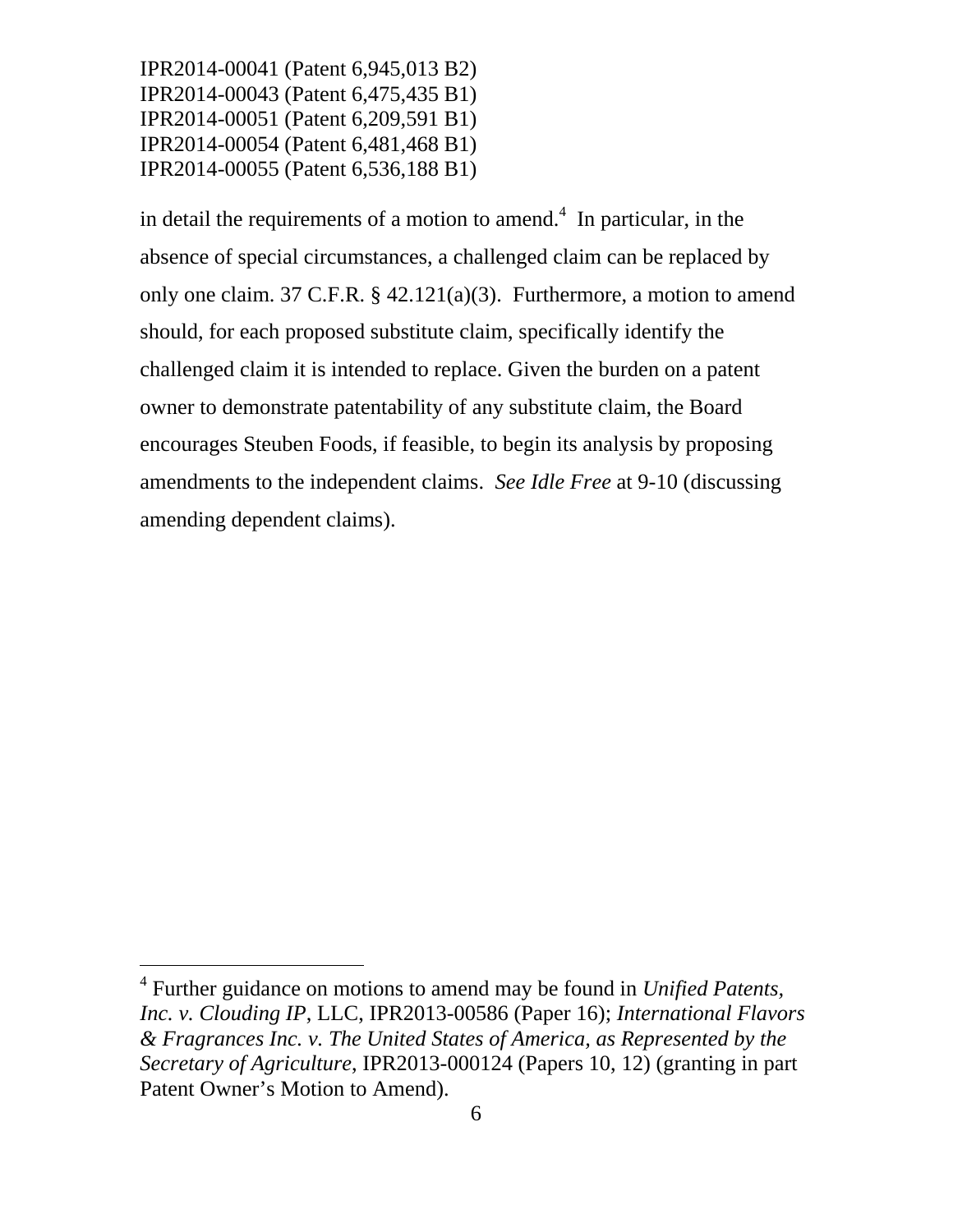In consideration of the foregoing, it is hereby:

ORDERED that the Board's default Protective Order (IPR2014- 00041, Ex. 1043) is entered in all five cases identified in the caption of this Order;

FURTHER ORDERED that Steuben Foods shall file the transcript of the May 21, 2014, teleconference as an exhibit in all five cases identified in the caption of this Order and move to file certain portions of the transcript under seal;

FURTHER ORDERED that GEA is authorized to file a Motion to Seal portions of the deposition transcript of Mr. Spinak in IPR2014-00041 and IPR 00051, IPR2014-00054, and IPR2014-00055;

FURTHER ORDERED that by Friday, May 23, 2014, Steuben Foods shall file a set of "proposed" discovery requests in all five cases identified in the caption of this Order, and label the submission as "Steuben Foods' First Proposed Discovery Requests"; and

FURTHER ORDERED that Steuben Foods has satisfied the requirement pursuant to 37 C.F.R. § 42.121(a) to confer with the panel prior to filing motions to amend in IPR2014-00041 and IPR2014-00054.